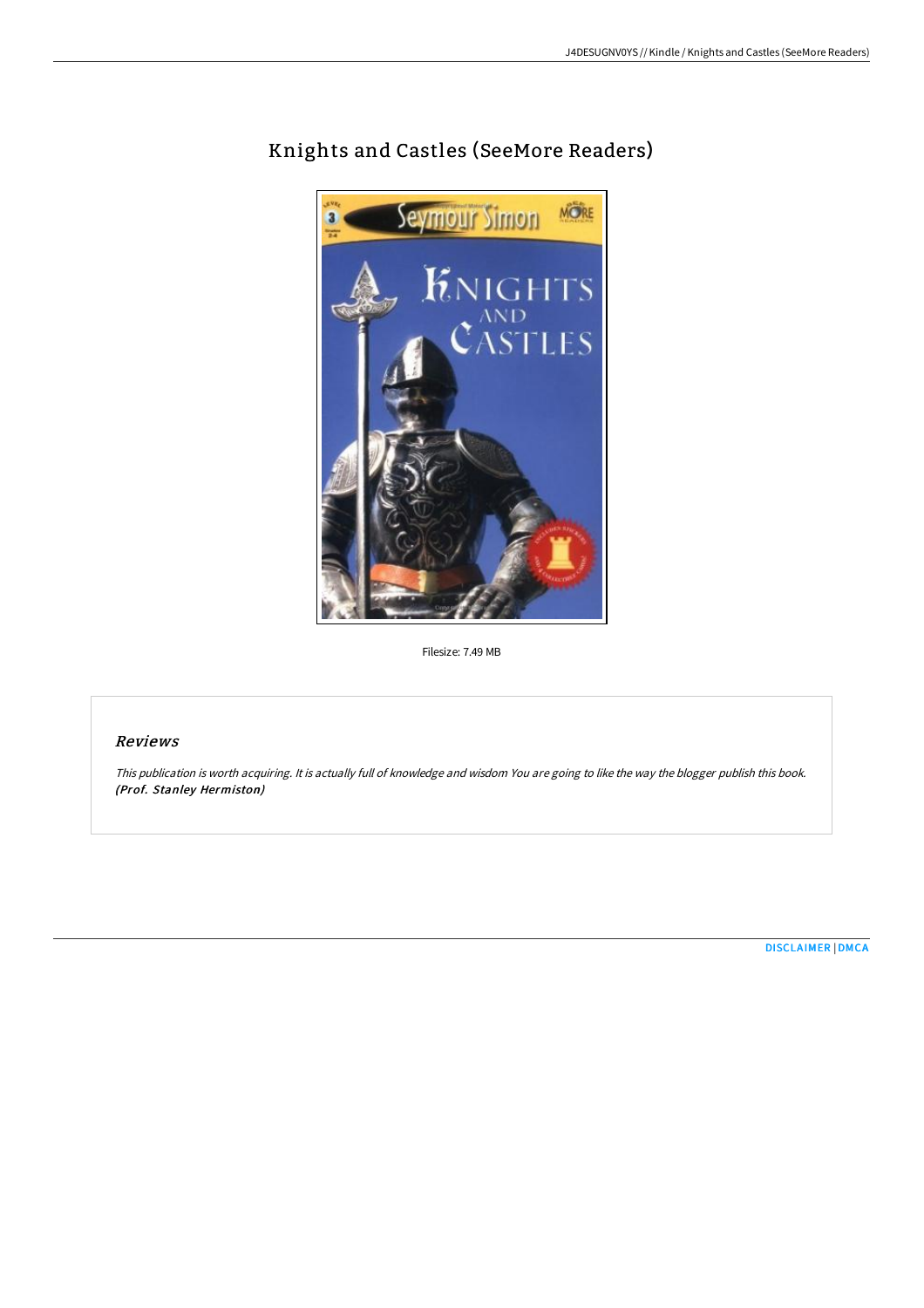# KNIGHTS AND CASTLES (SEEMORE READERS)



To get Knights and Castles (SeeMore Readers) PDF, please follow the button listed below and download the file or have access to additional information that are related to KNIGHTS AND CASTLES (SEEMORE READERS) book.

Chronicle Books. Paperback. Condition: New. New copy - Usually dispatched within 2 working days.

- $\blacksquare$ Read Knights and Castles [\(SeeMore](http://techno-pub.tech/knights-and-castles-seemore-readers.html) Readers) Online
- [Download](http://techno-pub.tech/knights-and-castles-seemore-readers.html) PDF Knights and Castles (SeeMore Readers)
- $\overline{\mathbf{p}\mathbf{w}}$ [Download](http://techno-pub.tech/knights-and-castles-seemore-readers.html) ePUB Knights and Castles (SeeMore Readers)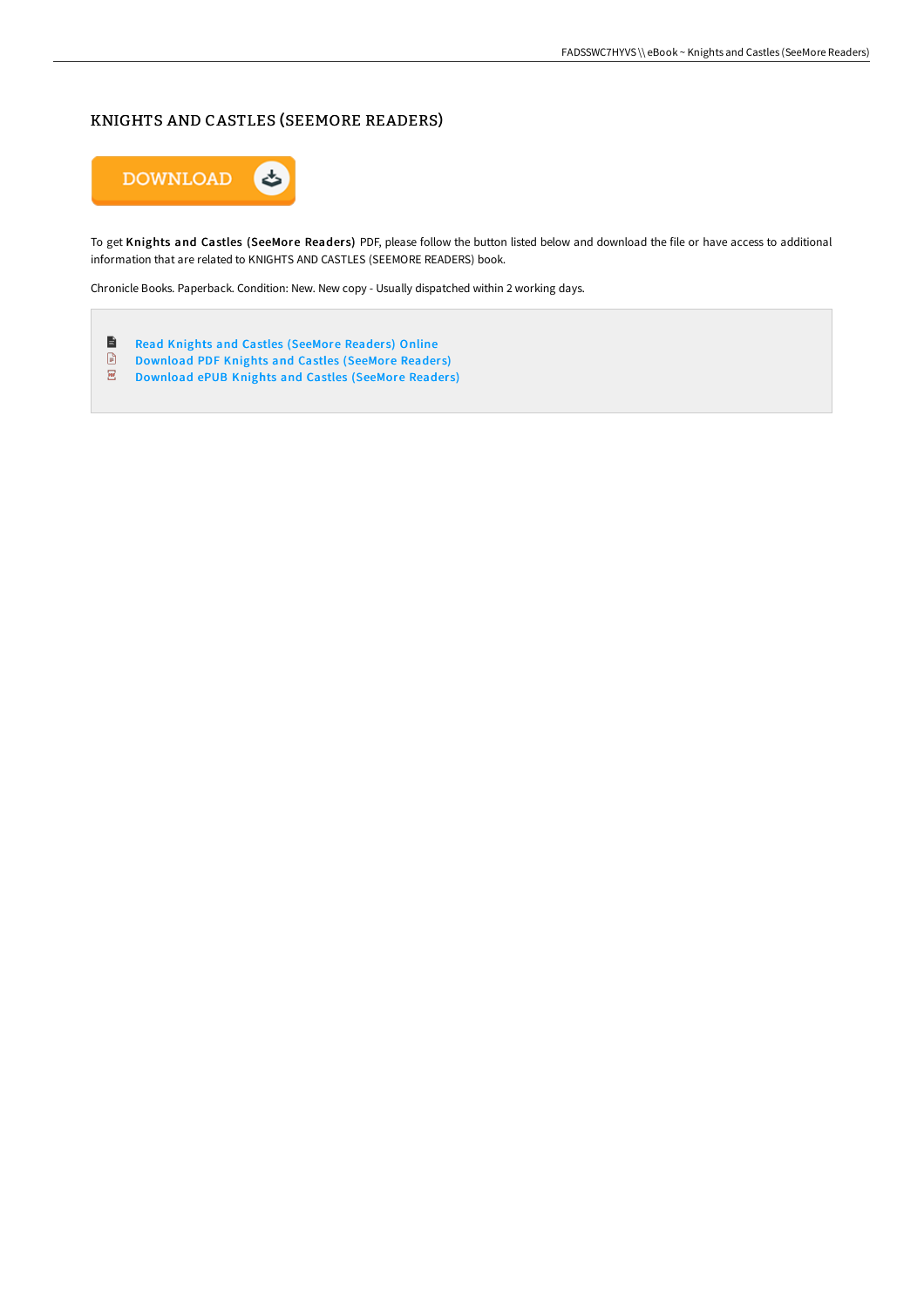## Other Kindle Books

| <b>Service Service</b><br>_                                                                                                                                          |  |
|----------------------------------------------------------------------------------------------------------------------------------------------------------------------|--|
| the control of the control of the<br>$\mathcal{L}^{\text{max}}_{\text{max}}$ and $\mathcal{L}^{\text{max}}_{\text{max}}$ and $\mathcal{L}^{\text{max}}_{\text{max}}$ |  |

[PDF] Some of My Best Friends Are Books : Guiding Gifted Readers from Preschool to High School Follow the hyperlink listed below to read "Some of My Best Friends Are Books : Guiding GiFed Readers from Preschool to High School" PDF document.

Save [Document](http://techno-pub.tech/some-of-my-best-friends-are-books-guiding-gifted.html) »

| <b>Contract Contract Contract Contract Contract Contract Contract Contract Contract Contract Contract Contract C</b> |                                                                                                                                 |                                                                                                                                                                                                                                                   |                        |  |
|----------------------------------------------------------------------------------------------------------------------|---------------------------------------------------------------------------------------------------------------------------------|---------------------------------------------------------------------------------------------------------------------------------------------------------------------------------------------------------------------------------------------------|------------------------|--|
|                                                                                                                      |                                                                                                                                 |                                                                                                                                                                                                                                                   |                        |  |
|                                                                                                                      | $\mathcal{L}^{\text{max}}_{\text{max}}$ and $\mathcal{L}^{\text{max}}_{\text{max}}$ and $\mathcal{L}^{\text{max}}_{\text{max}}$ | the control of the control of the control of<br>__                                                                                                                                                                                                | <b>Service Service</b> |  |
|                                                                                                                      |                                                                                                                                 | and the state of the state of the state of the state of the state of the state of the state of the state of th<br>$\mathcal{L}^{\text{max}}_{\text{max}}$ and $\mathcal{L}^{\text{max}}_{\text{max}}$ and $\mathcal{L}^{\text{max}}_{\text{max}}$ |                        |  |
|                                                                                                                      |                                                                                                                                 |                                                                                                                                                                                                                                                   |                        |  |

[PDF] Symphony No.2 Little Russian (1880 Version), Op.17: Study Score Follow the hyperlink listed below to read "Symphony No.2 Little Russian (1880 Version), Op.17: Study Score" PDF document. Save [Document](http://techno-pub.tech/symphony-no-2-little-russian-1880-version-op-17-.html) »

| $\mathcal{L}(\mathcal{L})$ and $\mathcal{L}(\mathcal{L})$ and $\mathcal{L}(\mathcal{L})$ and $\mathcal{L}(\mathcal{L})$                              |  |
|------------------------------------------------------------------------------------------------------------------------------------------------------|--|
| the control of the control of the control of                                                                                                         |  |
| $\mathcal{L}^{\text{max}}_{\text{max}}$ and $\mathcal{L}^{\text{max}}_{\text{max}}$ and $\mathcal{L}^{\text{max}}_{\text{max}}$<br><b>CONTRACTOR</b> |  |
| and the state of the state of the state of the state of the state of the state of the state of the state of th                                       |  |
| $\mathcal{L}^{\text{max}}_{\text{max}}$ and $\mathcal{L}^{\text{max}}_{\text{max}}$ and $\mathcal{L}^{\text{max}}_{\text{max}}$                      |  |
|                                                                                                                                                      |  |

[PDF] Readers Clubhouse B Just the Right Home Follow the hyperlink listed below to read "Readers Clubhouse B Justthe Right Home" PDF document. Save [Document](http://techno-pub.tech/readers-clubhouse-b-just-the-right-home-paperbac.html) »

|  | <b>Contract Contract Contract Contract Contract Contract Contract Contract Contract Contract Contract Contract C</b><br>____<br>______ | <b>Contract Contract Contract Contract Contract Contract Contract Contract Contract Contract Contract Contract C</b><br>$\mathcal{L}^{\text{max}}_{\text{max}}$ and $\mathcal{L}^{\text{max}}_{\text{max}}$ and $\mathcal{L}^{\text{max}}_{\text{max}}$ |  |
|--|----------------------------------------------------------------------------------------------------------------------------------------|---------------------------------------------------------------------------------------------------------------------------------------------------------------------------------------------------------------------------------------------------------|--|
|  |                                                                                                                                        | $\mathcal{L}^{\text{max}}_{\text{max}}$ and $\mathcal{L}^{\text{max}}_{\text{max}}$ and $\mathcal{L}^{\text{max}}_{\text{max}}$                                                                                                                         |  |

#### [PDF] Readers Clubhouse Set B Joe Boat

Follow the hyperlink listed below to read "Readers Clubhouse Set B Joe Boat" PDF document. Save [Document](http://techno-pub.tech/readers-clubhouse-set-b-joe-boat-paperback.html) »

| <b>Contract Contract Contract Contract Contract Contract Contract Contract Contract Contract Contract Contract C</b><br>$\mathcal{L}^{\text{max}}_{\text{max}}$ and $\mathcal{L}^{\text{max}}_{\text{max}}$ and $\mathcal{L}^{\text{max}}_{\text{max}}$ |  |
|---------------------------------------------------------------------------------------------------------------------------------------------------------------------------------------------------------------------------------------------------------|--|

#### [PDF] Readers Clubhouse Set a Nick is Sick

Follow the hyperlink listed below to read "Readers Clubhouse Set a Nick is Sick" PDF document. Save [Document](http://techno-pub.tech/readers-clubhouse-set-a-nick-is-sick-paperback.html) »

| and the state of the state of the state of the state of the state of the state of the state of the state of th<br><b>Contract Contract Contract Contract Contract Contract Contract Contract Contract Contract Contract Contract C</b> |  |
|----------------------------------------------------------------------------------------------------------------------------------------------------------------------------------------------------------------------------------------|--|

#### [PDF] Readers Clubhouse Set a Dan the Ant

Follow the hyperlink listed below to read "Readers Clubhouse Set a Dan the Ant" PDF document. Save [Document](http://techno-pub.tech/readers-clubhouse-set-a-dan-the-ant-paperback.html) »